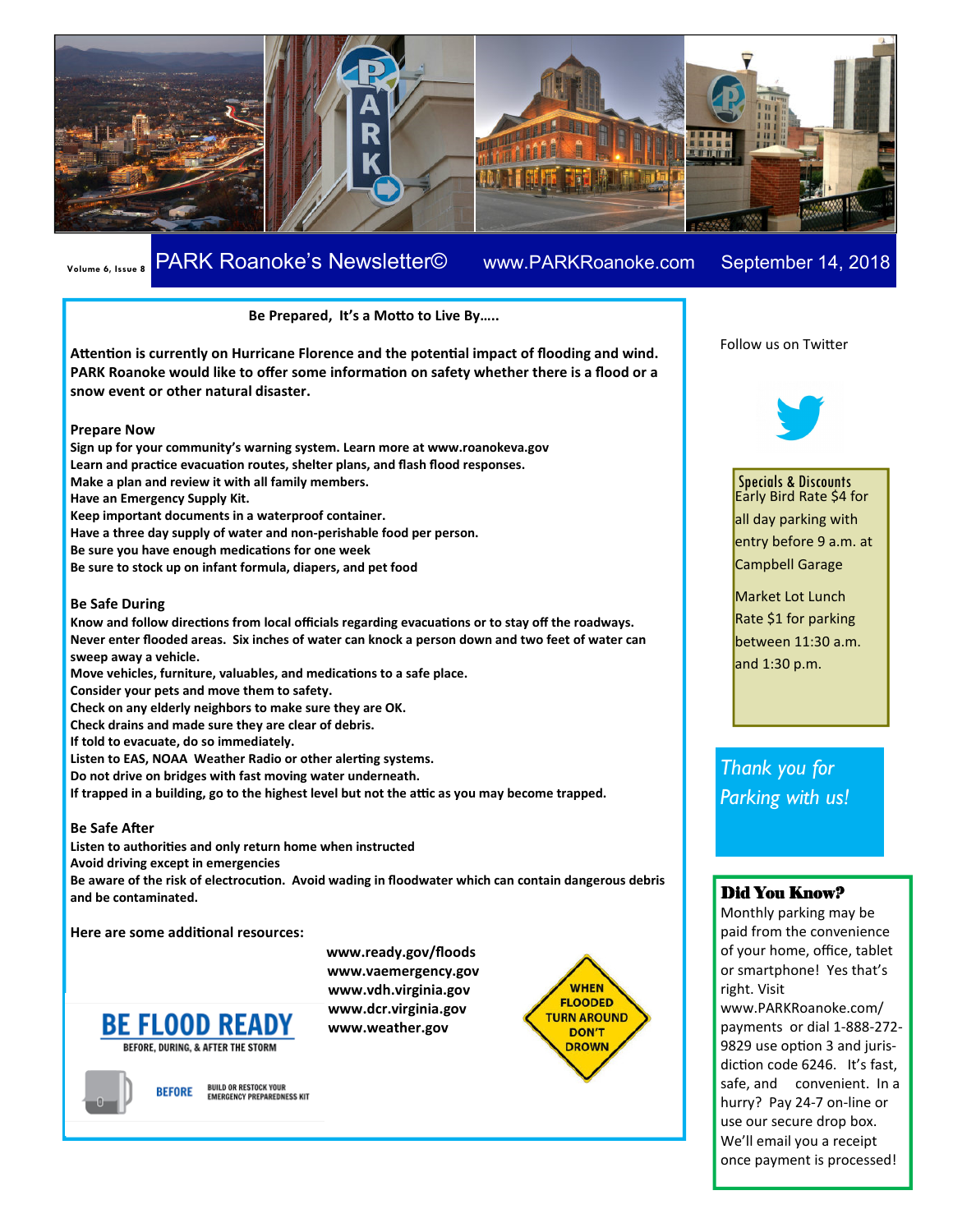

*Payments for Monthly Parking and Citations may be paid on-line or over a toll free telephone line.* 

www.PARKRoanoke.com/payments or dial

1-888-272-9829 Option 3 and Use Jurisdiction Code 6246 A nominal processing fee applies to credit/debit card/echeck payments.

PARK Roanoke P. O. Box 83 Roanoke, VA 24002 117 Church Avenue, SW Roanoke, VA 24011

Phone: 540-343-0585 Fax: 540-342-6447 E-mail: parking@PARKRoanoke.com



Powered by



Since its launch in May of 2017, the Bikeshare by RIDE Solutions program has continued to expand throughout the city, creating a network of 17 stations connecting downtown Roanoke to nearby neighborhoods, activity, and commercial centers.

This summer, RIDE Solutions created the weekly "Zag This Week" email newsletter highlighting businesses and events near bikeshare stations. This is a great opportunity to show all the great things Roanoke has to offer while emphasizing how easy it is to get to them on a Zagster. Each newsletter highlights between four and six events taking place near a Zagster station. The newsletter has a goal of promoting a wide variety of events reflecting the wide variety of interests and activities taking place in Roanoke – from rooftop yoga, to concerts, to beer launches, to community service opportunities.

We are always looking for things to share with our over 3,000 members. If you or your business have an event or a promotion going on that you would like for us to highlight in our weekly newsletter, contact Tim Pohlad-Thomas, timpohladthomas@rvarc.org for more information.

Sponsorship Opportunities:

As RIDE Solutions' bikeshare system continues to grow, we are always looking for ways to expand to the system to meet the needs of as many of our residents as possible.

Sponsors benefits include branding on the bicycles and station, priority in determining a station's location, brand recognition within the Zagster app, member benefits for sponsors employees and customers, and more. Businesses interested in becoming a bikeshare sponsor to help grow this valuable community benefit should contact Jeremy Holmes, Director of RIDE Solutions, at 540-342-9393.

For more information on the bike share program and future expansion plans, visit: www.ridesolutions.org/bikeshare